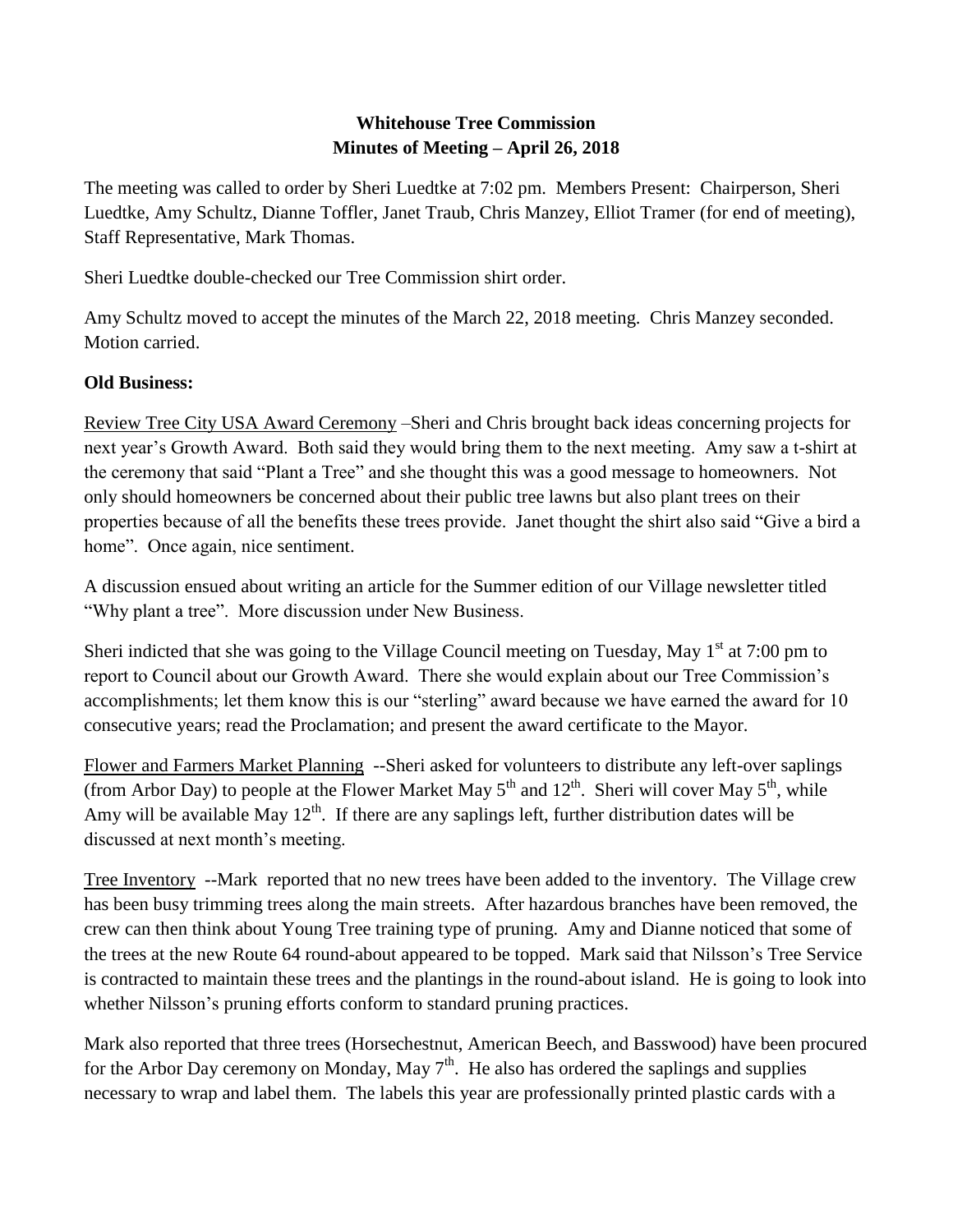picture of the mature tree, statistics like height and growth habits, and brief instructions for planting. These can be attached via twist-ties. All supplies will be placed in the Shelter house (behind General's Ice Cream store) for assembly on Monday, May  $7<sup>th</sup>$  at 12:00 noon. Mark, unfortunately, cannot be there this year. The tree planting is scheduled for 2:00 pm on May  $7<sup>th</sup>$ . The third grade classes will walk over to the planting site where a Tree Commission representative will talk (using a hand out created by Amy) about each tree and guide the student as they throw shovel-fulls of dirt onto the already positioned trees. The tree holes will be dug by Boy Scouts (or Mark, if the holes are not done correctly). Mrs. Dawn Hillary is our contact teacher at the Elementary school.

Docs and Forms --Because Judy Kethel is no longer serving on the Tree Commission, her job of managing the Docs and Forms will pass to Dianne Toffler. Sheri will show her how to access the cabinet and the various files stored there.

Next Year's Growth Award -- Sheri suggested that there are two areas that the Tree Commission can gain points toward the Growth Award next year. First, we can get points for hosting the Tree Academy. Second, we should qualify for points because the Village development project downtown is using Silva Cells. The use of Silva Cells can be traced to Stephanie Miller's presentation to the Village Council where she explained the benefits of this type of enclosure system.

Janet brought up the Invasive Removal project of last fall. She expressed her concern that there was some confusion about the removal of the brush cuttings. Apparently these cuttings sat for a while before being removed. While the Tree Commission cannot get points for future Growth Awards by continuing the project, Janet felt that this project needed to be continued for at least 3 years. However, certain revisions needed to be made concerning the dress code for the UT students and who could administer herbicides (not UT students). Further discussion of this project will continue in the Fall.

## **New Business**

Summer Newsletter Article -- Sheri suggested that we pursue the idea of "Why residents should plant trees in their yards". An article could briefly discuss the benefits trees offer and provide the public with resource links on the internet such as TreeFund.org, TreesAreGood.org, and iTreeTools.org. Dianne volunteered to write the article. Janet suggested she refer to her Tree Academy notes because Stephanie had a section specifically illustrating the use of the iTree tool. Part of the article could contain a graphic showing a pie-chart with the various benefits illustrated. Stephanie Miller is giving a presentation at the Way Library in Perrysburg on this topic next month. Chris volunteered to use the iTree tool and get a graphic and take it over to Dianne to help her when writing the article. Also, the graphic could be sent to Jill for the newsletter. Dianne will contact Barb Knisely to find out the due date for the summer newsletter.

Master Plan – Janet and Dianne mentioned that during the Sophomore Tree Academy class that Stephanie Miller said there are exceptions to rule when using the standard metric in assigning trees in a Master Plan. Typically you have to be aware of the Family, Genus, and Species of trees in order to increase diversity. However, Elms are a bit tricky because the Dutch Elm disease can apparently be